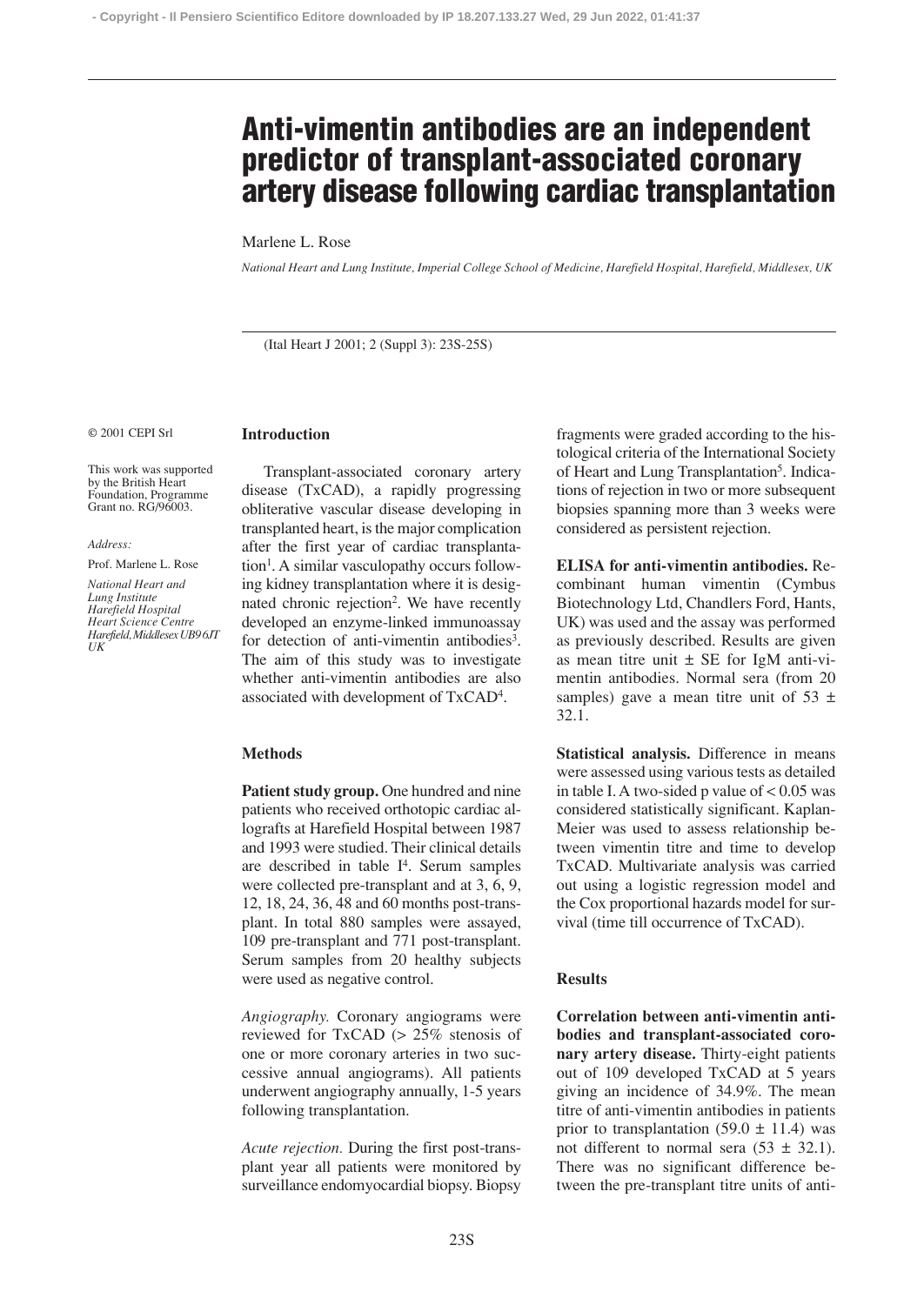#### *Ital Heart J Vol 2 Suppl 3 2001*

|                                       | <b>TxCAD</b><br>$(n=38)$ | Non-CAD<br>$(n=71)$ | p      | Test used         |
|---------------------------------------|--------------------------|---------------------|--------|-------------------|
| Recipient age $(n=106)$               | $47.8 \pm 1.9$           | 44.2(1.6)           | 0.14   | 2-sample t-test   |
| Donor age $(n=102)$                   | $30.4 \pm 1.8$           | 26.6(1.2)           | 0.084  | 2-sample t-test   |
| Recipient sex $(n=109)$               | M 35/F 3                 | M 58/F 13           | 0.17   | Fisher exact test |
| Donor sex $(n=107)$                   | M 21/F 17                | M 41/F 28           | 0.69   | Fisher exact test |
| Diagnosis $(n=109)$                   | <b>IHD 28/CM 10</b>      | <b>IHD 37/CM 34</b> | 0.04   | Fisher exact test |
| No. rejections in year $1$ (n=107)    | $1.89 \pm 0.20$          | $1.41 \pm 0.16$     | 0.020  | Mann-Whitney      |
| Persistent rejection                  | 17                       | 9                   | 0.0002 | Fisher exact test |
| Not persistent rejection              | 19                       | 62                  |        |                   |
| $HLA-A$ mismatch $(n=99)$             |                          |                     | 0.033  | $\chi^2$ test     |
| $\theta$                              | 7                        | 3                   |        |                   |
|                                       | 11                       | 31                  |        |                   |
| 2                                     | 17                       | 30                  |        |                   |
| $HLA-B$ mismatch $(n=99)$             |                          |                     | 0.89   | $\chi^2$ test     |
| $\theta$                              | 2                        | 3                   |        |                   |
|                                       | 11                       | 23                  |        |                   |
| 2                                     | 22                       | 38                  |        |                   |
| $HLA-DR$ mismatch $(n=80)$            |                          |                     |        | $\chi^2$ test     |
| 0                                     | 4                        | 4                   |        |                   |
|                                       | 13                       | 26                  | 0.57   |                   |
| 2                                     | 10                       | 23                  |        |                   |
| Lipoprotein(a) $(n=39)$ (mg/dl)       | $52.4 \pm 11$            | $47.8 \pm 8$        | 0.82   | Mann-Whitney      |
| Median                                | 48.8                     | 37.3                |        |                   |
| Vimentin titre over $5$ years (n=109) | $217 \pm 25$             | $112 \pm 13$        | 0.0001 | Mann-Whitney      |
| Median                                | 188                      | 90                  |        |                   |

Table I. Patient characteristics, mean values  $\pm$  SE and univariate analysis of association of risk factors with transplant-associated coronary artery disease (TxCAD).

 $CM =$  cardiomyopathy;  $HLA =$  human leukocyte antigen;  $HHD =$  ischaemic heart disease. From Jurcevic et al.<sup>4</sup>, with permission.

vimentin antibodies in patients who later developed TxCAD (73.0  $\pm$  2.7) and those who remained disease free at 5 years (51.4  $\pm$  9.7, p = 0.88). The majority (107 out of 109) of patients increased their anti-vimentin antibody titres after transplantation. The average titre unit obtained over 5 years was significantly higher in the TxCAD positive group  $(217 \pm 25)$  than in the non-CAD group (112  $\pm$  13, p < 0.0001). Assuming that chronic rejection is an ongoing process and in order to devise a predictive test that can be performed in the first one or 2 years after transplantation, we analysed the data from the first 2 years only. The average titre for year 1 (188  $\pm$  30 for TxCAD vs 101  $\pm$  16 for non-CAD) and the average (combined) titre for years 1 and 2 (202  $\pm$  23 for TxCAD vs  $105 \pm 14$  non-CAD) were significantly higher in the TxCAD group than those who remained disease free at 5 years ( $p = 0.0038$  and  $p < 0.0001$ , respectively).

**Multivariate analysis for occurrence of transplantassociated coronary artery disease.** In this series of patients, number of rejection episodes, persistent rejec-



**Figure 1.** A: *Kaplan-Meier actuarial survival to demonstrate time to development of transplant-associated coronary artery disease (CAD) in patients* with 1-year mean anti-vimentin titre ≥ 270 or persistent rejection (dotted line) compared to patients who are negative for this test (solid line). B: Ka-<br>plan-Meier actuarial survival to demonstrate time to development of (dotted line) *compared to patients who are negative for this test* (solid line)*. Numbers of patients at risk at each time point are given in parenthesis. From Jurcevic et al.4, with permission.*